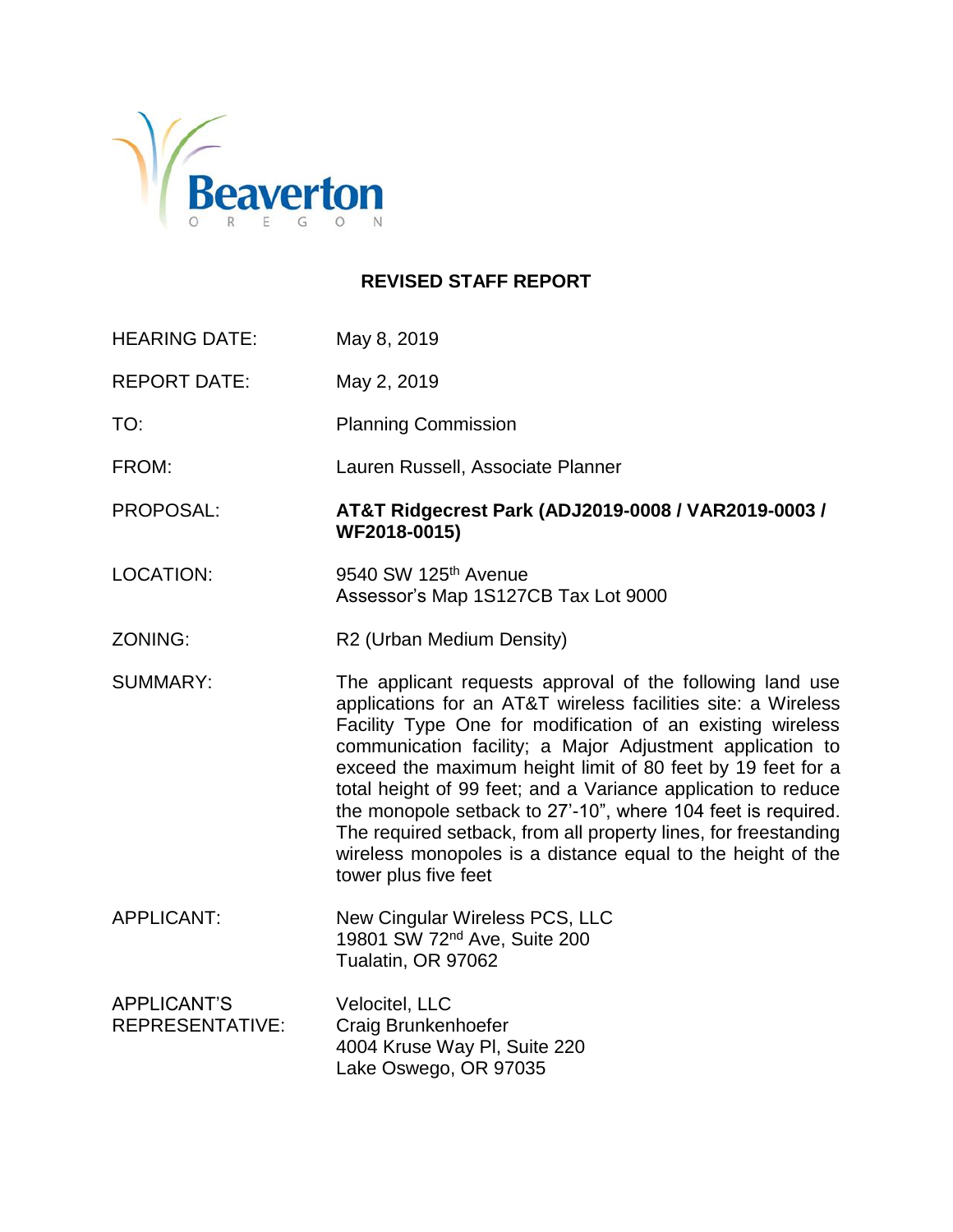| <b>PROPERTY</b><br>OWNER: | Catalyst Storage-Beaverton LLC<br>808 134th St SW Suite 211<br>Everett, WA 98204                                          |
|---------------------------|---------------------------------------------------------------------------------------------------------------------------|
| RECOMMENDATION:           | APPROVAL of ADJ2019-0008 / VAR2019-0003 / WF2018-<br>0015, subject to conditions identified at the end of this<br>report. |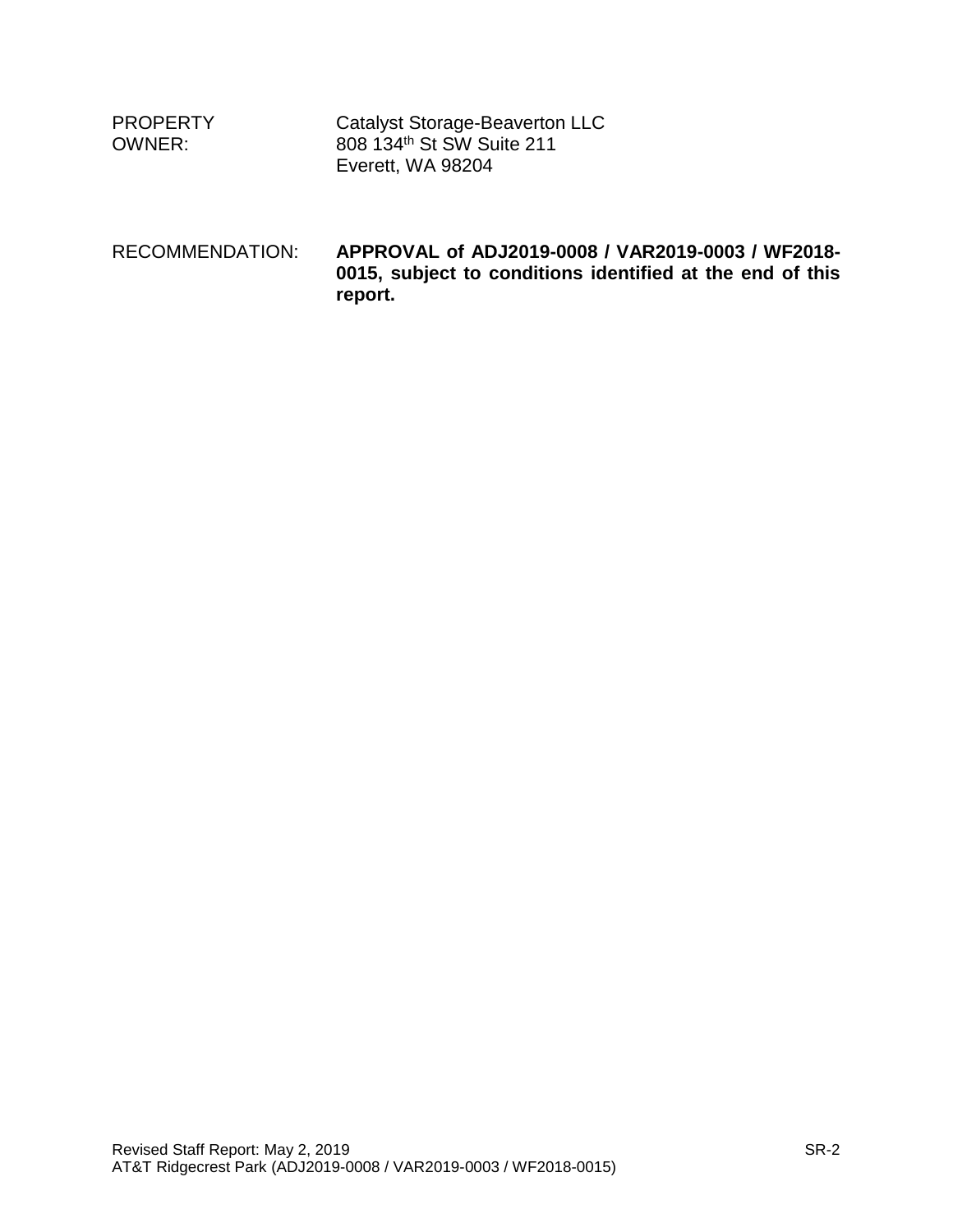# **ZONING/VICINITY/AERIAL MAP**



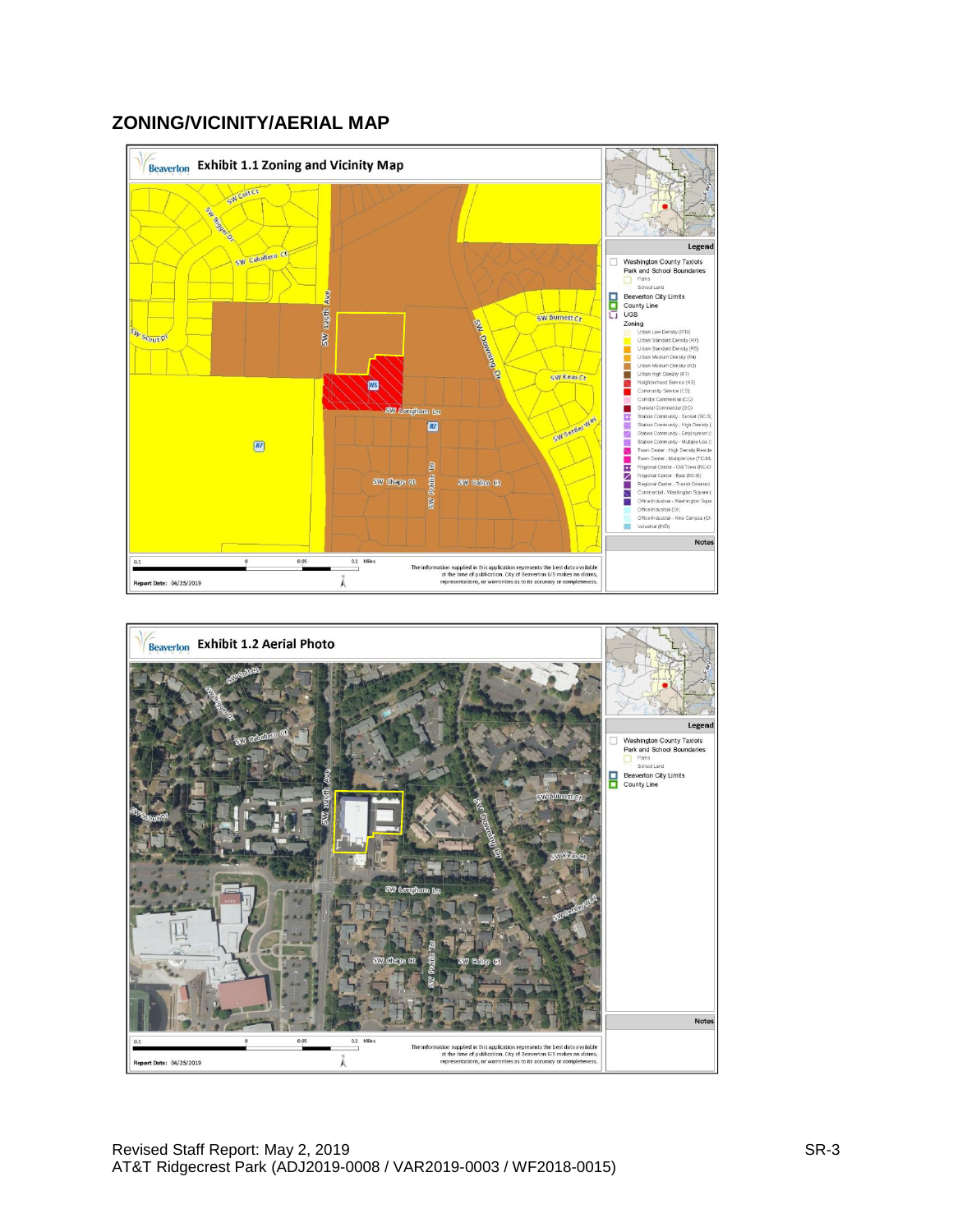# **BACKGROUND FACTS**

## **Key Application Dates:**

| <b>Application</b> | <b>Submittal Date</b> | <b>Deemed Complete</b> | $60$ -Day*   |
|--------------------|-----------------------|------------------------|--------------|
| WF2018-0015        | November 6, 2018**    | April 5, 2019          | June 1, 2019 |
| ADJ2019-0008       | April 4, 2019         | April 5, 2019          | June 1, 2019 |
| VAR2019-0001       | April 8, 2019         | April 8, 2019          | June 1, 2019 |

\* Pursuant to 47 CFR 1.40001(2), the City must approve an application for modification subject to Section 6409 within 60 days of the date on which an applicant submits a request seeking approval under Section 6409. The CFR also specifies that the "60 day period begins to run when the application is filed, and may be tolled only by mutual agreement or in cases where the reviewing State or local government determines that the application is incomplete." 47 CFR 1.40001(3).

\*\*Deemed incomplete on November 8, 2018.

#### Existing Conditions:

| <b>Zoning</b>              | R2 (Urban Medium Density)                |                          |  |
|----------------------------|------------------------------------------|--------------------------|--|
| <b>Current Development</b> | Self-Service Storage / Wireless Facility |                          |  |
| <b>Site Size</b>           | 1.9 acre                                 |                          |  |
| <b>NAC</b>                 | Greenway NAC                             |                          |  |
| <b>Surrounding Uses</b>    | Zoning:                                  | Uses:                    |  |
|                            |                                          |                          |  |
|                            | North: R2                                | North: Residential       |  |
|                            | South: NS                                | South: Retail / School   |  |
|                            | East: R2                                 | <b>East: Residential</b> |  |
|                            | West: R2                                 | <b>West: Residential</b> |  |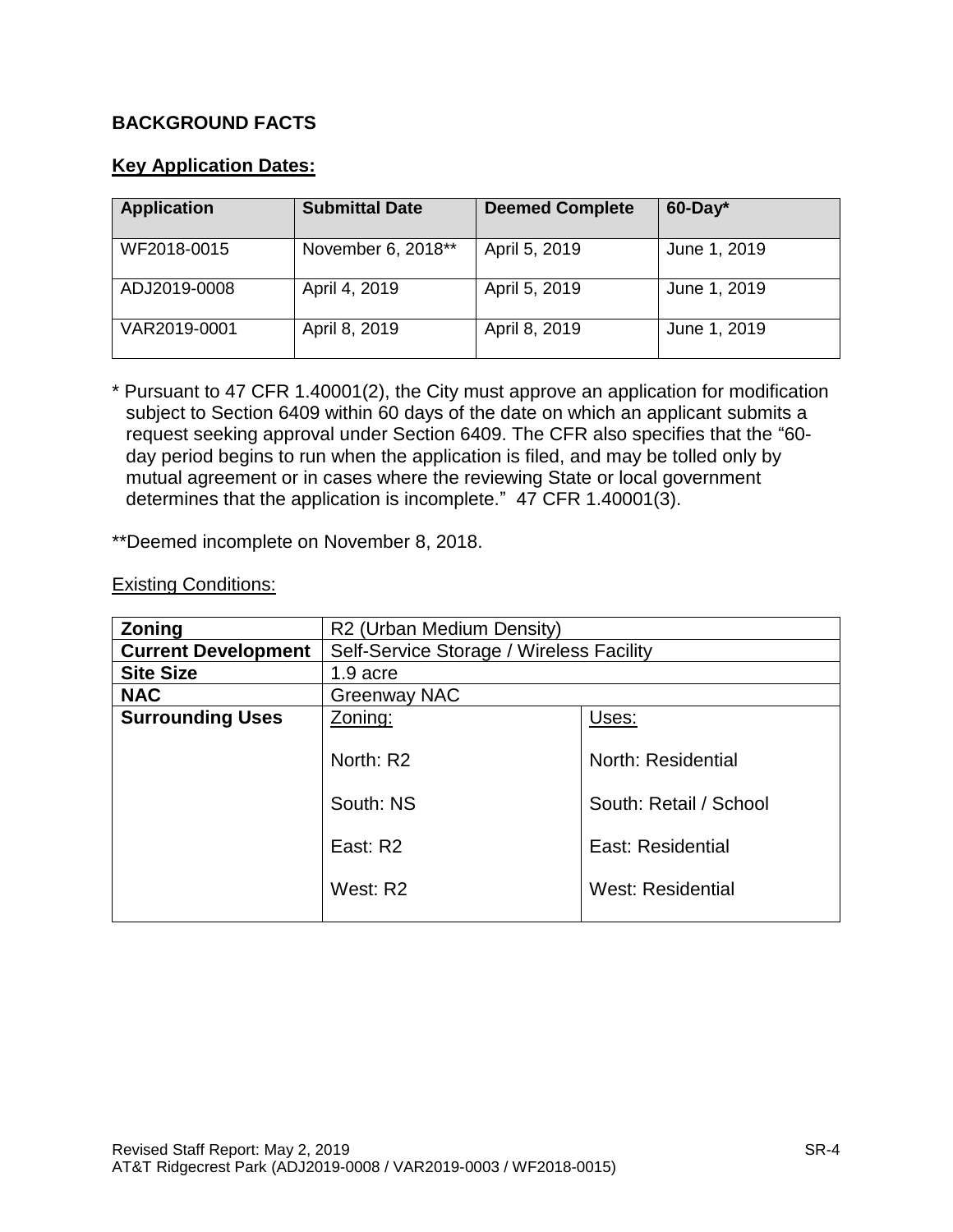# **DESCRIPTION OF APPLICATIONS AND TABLE OF CONTENTS**

|                                             | <b>PAGE</b><br>No. |
|---------------------------------------------|--------------------|
| Attachment A: ADJ2019-0008                  | $ADJ-1-6$          |
| Attachment B: VAR2019-0003                  | <b>VAR-1-5</b>     |
| <b>Attachment C: WF2018-0015</b>            | $WF-1-4$           |
| <b>Attachment D: Conditions of Approval</b> | COA-1              |
|                                             |                    |

- **Exhibit 1: Zoning/Vicinity/Aerial Map**
- **Exhibit 2: None Received**
- **Exhibit 3: Applicant Materials** 
	- **3.1: Variance Application Form with Property Owner Signature**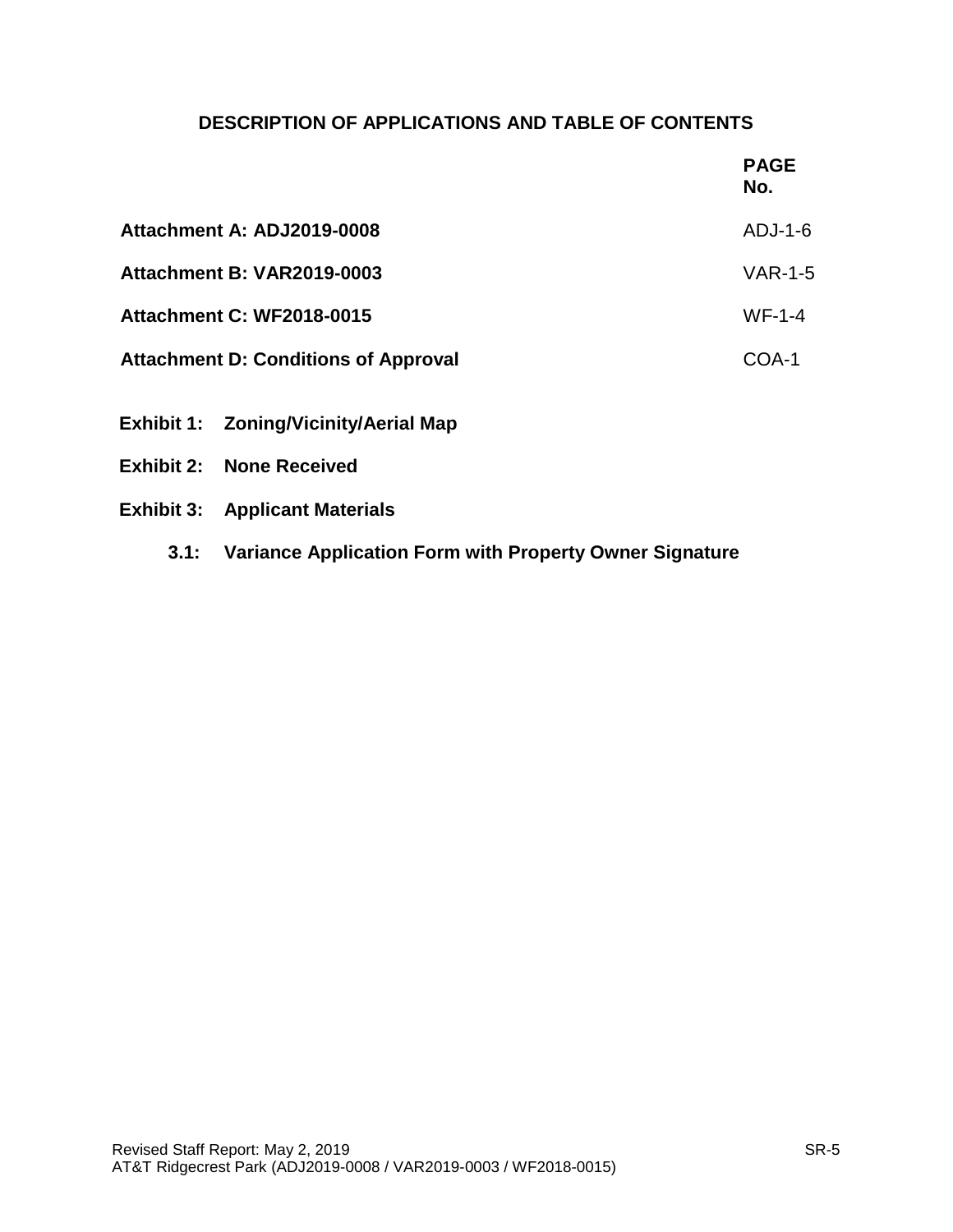### **ANALYSIS AND FINDINGS FOR MAJOR ADJUSTMENT AT&T RIDGECREST PARK ADJ2019-0008**

## **Section 40.10.05 Adjustment Purpose:**

*The purpose of an Adjustment application is to provide a mechanism by which certain regulations in the Development Code may be adjusted if the proposed development continues to meet the intended purpose of such regulations. This Section is carried out by the approval criteria listed herein.*

# **Section 40.10.15.2.C Major Adjustment Approval Criteria:**

*In order to approve a Major Adjustment application, the decision making authority shall make findings of fact based on evidence provided by the applicant demonstrating that all the following criteria are satisfied:*

*1. The proposal satisfies the threshold requirements for a Major Adjustment application.*

### FINDING:

The applicant proposes a Major Adjustment application to increase the height of the monopole that meets the following threshold:

*1. Involves an adjustment of more than 10% and up to and including 50% adjustment from the numerical Site Development Requirement specified in Chapter 20 (Land Uses). This threshold does not apply where credits have been earned for height increase through Habitat Friendly Development Practices, as described Section 60.12.40.4., .5., .6., and .7.*

The applicant proposes to modify the existing monopole by increasing the height by 20 feet, for a total height of 99 feet. The requested height increase is 24-percent over the maximum allowable height limit; therefore, the request requires a Major Adjustment. This request meets threshold 1 for a Major Adjustment identified in BDC Section 40.10.15.2.A.

## **Therefore, staff finds that the proposal meets the criterion for approval.**

### *2. The application complies with all applicable submittal requirements as specified in Section 50.25.1. and includes all applicable City application fees.*

## FINDING:

The proposed project is an eligible facilities request and was deemed complete by the applicant upon submittal. When a project is a valid 6409 request, the application does not need to be complete to be approved as long as it addresses all of the federal requirements for an eligible facilities request. Due to federal law, the City does not have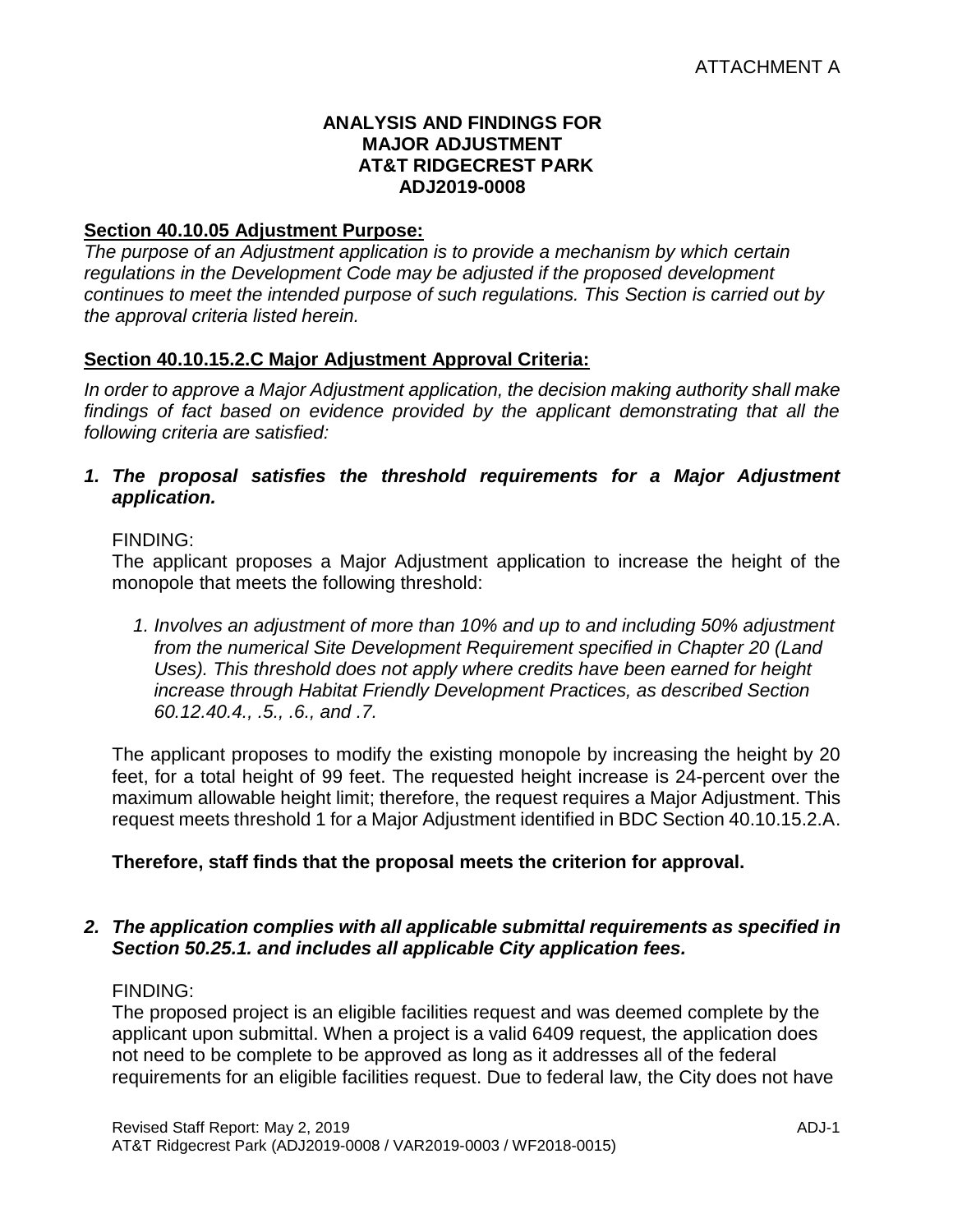discretion to deny an application for an eligible facility request that meets all of the requirements under federal law. The applicant chose to forego the Beaverton Development Code pre-application meeting and neighborhood meeting because it is not required by federal law.

The applicant has paid the required fee associated with a Major Adjustment application.

### **Therefore, staff finds the criterion for approval is not applicable to this proposal because it conflicts with federal law.**

*3. Special conditions or circumstances exist on the site that make it difficult or impossible to meet the applicable development standard for an otherwise acceptable proposal.*

### FINDING:

While the request is for a Major Adjustment to increase the height of the existing monopole, this proposal is considered an eligible facilities request by the Federal Communication Commission (FCC), which restricts the city's review of this proposal. Under Section 6409(a) of the Middle Class Tax Relief and Job Creation Act of 2012 (codified as 47 U.S.C. § 1455(a)), and its implementing rules found in the Code of Federal Regulations (CFR) 1.40001 et seq., the city must approve any eligible facilities request for a wireless facility or modification that does not cause a substantial change in a site's physical dimensions.

Federal law defines an eligible facilities request as any request to modify any tower or facility that does not result in a substantial change to the tower or facility. Modifications include the collocation, removal, or replacement of transmission equipment.

The City must approve an eligible facility request application unless there is a substantial change in:

- Height;
- Width;
- Additional equipment cabinets;
- Excavation or deployment outside the site area;
- Concealment; or
- Compliance with prior conditions.

The Major Adjustment is to increase the height of the existing monopole. To be considered an eligible facility request, the height of the tower cannot increase by: 1) more than 10-percent, or 2) an additional 20 feet if the application is adding an additional antenna array, whichever is greater. The baseline height for the subject monopole is 79 feet. The cumulative of all increases due to additional antenna arrays cannot be greater than 20 feet. In this case, the maximum height the tower can be is 99 feet.

The application provides for an increase to the height of the lawfully approved monopole from 79-feet to 99-feet; therefore, it is not considered a "substantial change," and it must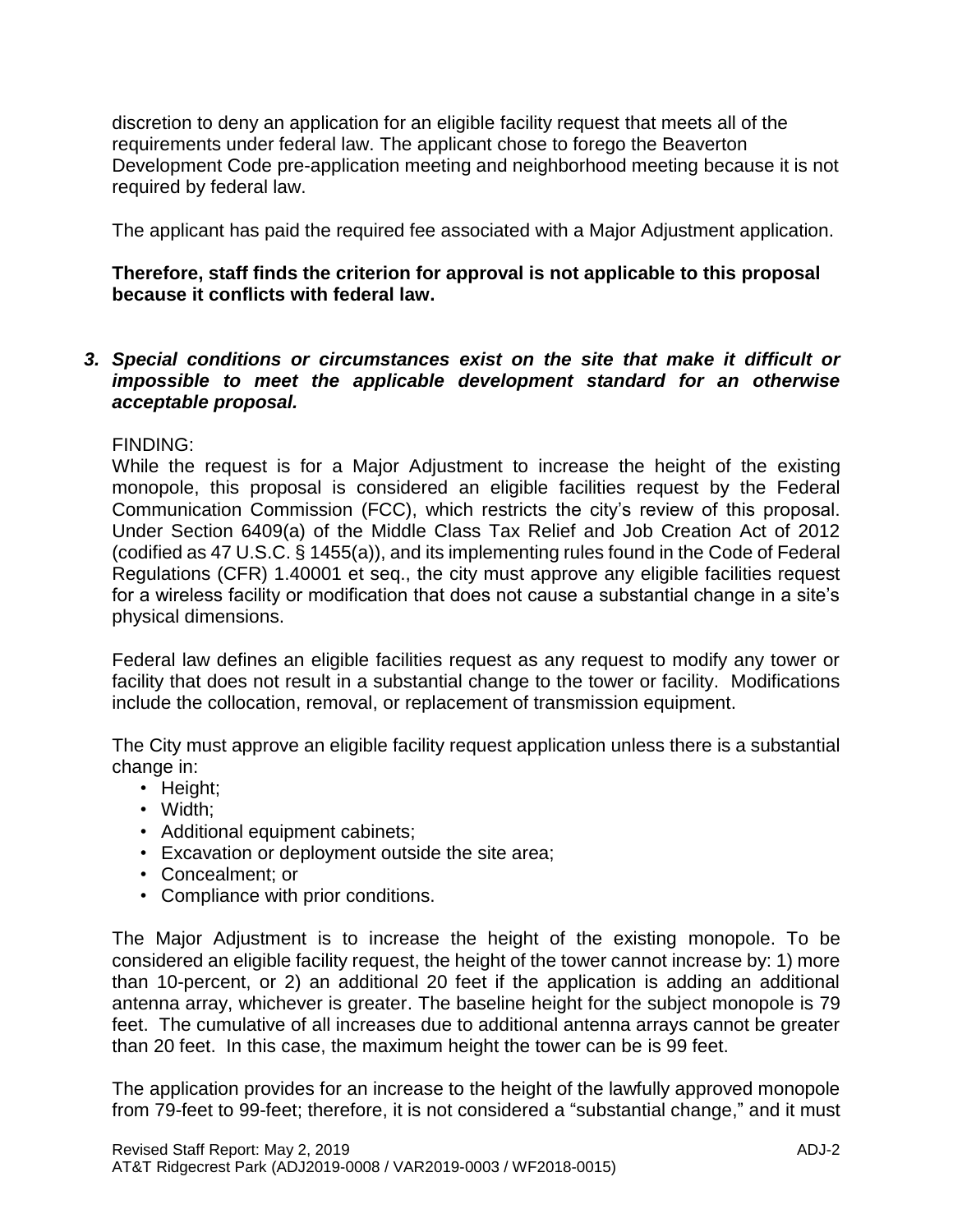be approved under Section 6409. Due to federal law, the City does not have discretion to deny an application for an eligible facility request. Criterion No. 3 cannot be applied to this proposal because the criterion conflicts with federal law.

**Therefore, staff finds the criterion for approval cannot be applied to this proposal because the criterion conflicts with federal law.**

*4. The special conditions or circumstances do not result from the actions of the applicant and such conditions and circumstances do not merely constitute financial hardship or inconvenience.*

### FINDING:

Staff cites the findings in Criterion No. 3 as applicable to this criterion. Based on the conflict between federal law (47 U.S.C. § 1455(a)) and the Beaverton Development Code, Criterion No. 4 cannot be applied to this proposal.

**Therefore, staff finds the criterion for approval cannot be applied to this proposal because it conflicts with federal law.**

*5. Granting the adjustment as part of the overall proposal will not obstruct pedestrian or vehicular movement.*

FINDING:

The existing wireless facilities are located in an enclosed fenced area and the footprint of the fenced area will not be modified with the proposed application. The existing location does not obstruct pedestrian or vehicular movement.

**Therefore, staff finds the proposal meets the criterion for approval.**

### *6. City designated significant trees and/or historic resources, if present, will be preserved.*

FINDING:

The site does not include any significant trees or historic resources.

## **Therefore, staff finds the proposal meets the criterion for approval.**

**7.** *If more than one adjustment is being requested concurrently, the cumulative effect of the adjustments will result in a proposal which is still consistent with the overall purpose of the applicable zoning district.*

## FINDING: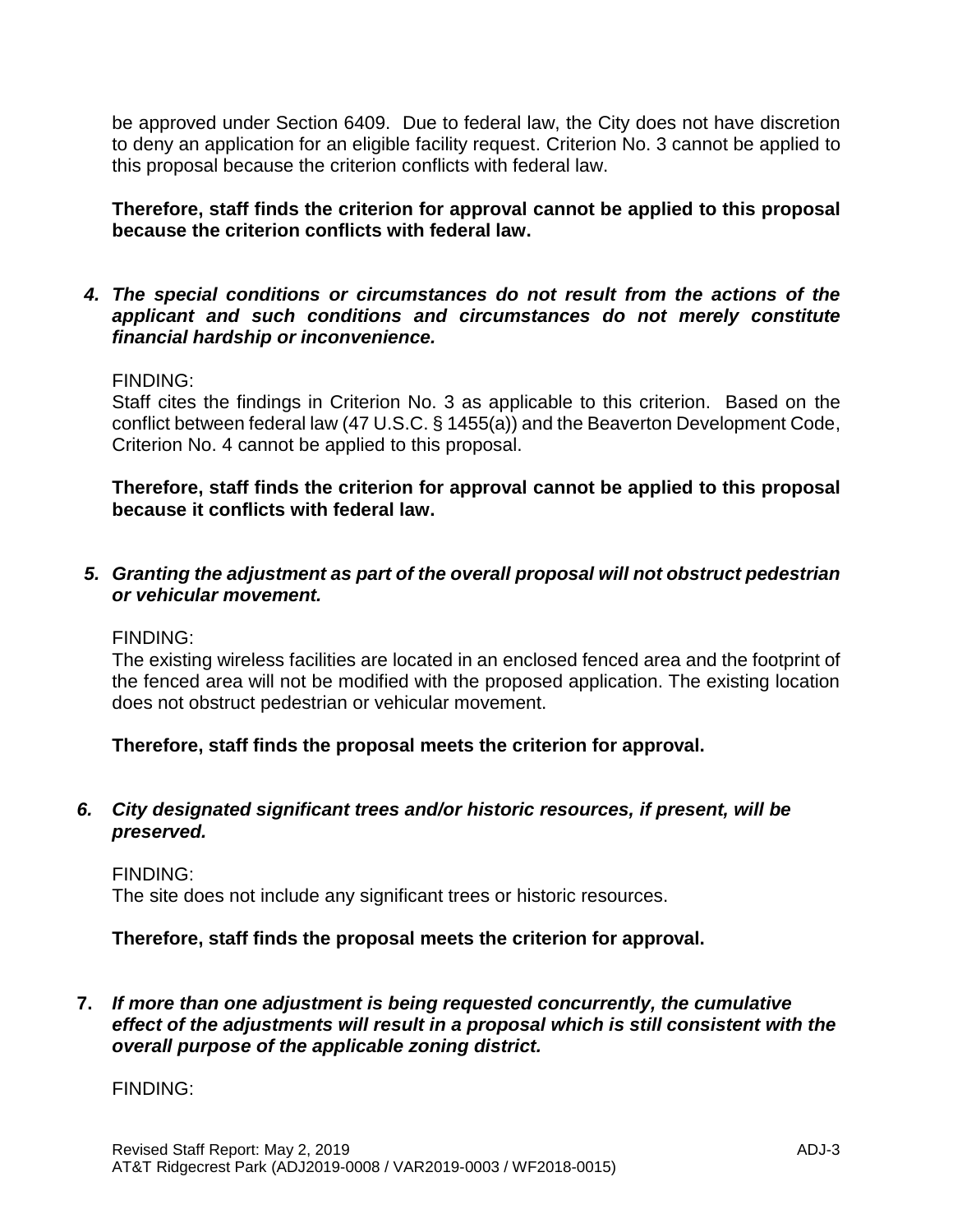The Major Adjustment application to increase the height is being requested concurrently with a Variance application for reduced setbacks. The required setback, from all property lines, for freestanding wireless monopoles, is a distance equal to the height of the tower plus five feet. The footprint of the existing monopole will not be modified, and it will maintain the existing setbacks. The increase in height is allowable because it is considered an "eligible facility request." Staff cites the findings in Criterion No. 3 as applicable to this criterion. Based on the conflict between federal law (47 U.S.C. § 1455(a)) and the Beaverton Development Code, Criterion No. 7 cannot be applied to this proposal.

**Therefore, staff finds the criterion for approval cannot be applied to this proposal because the criterion conflicts with federal law.**

### *8. Any adjustment granted shall be the minimum necessary to permit a reasonable use of land, buildings, and structures.*

FINDING:

Staff cites the findings in Criterion No. 3 as applicable to this criterion. Because it conflicts with the FCC regulations (47 U.S.C. § 1455(a)), Criterion No. 8 cannot be applied to this proposal.

**Therefore, staff finds the criterion for approval cannot be applied to this proposal because the criterion conflicts with federal law.**

*9. Either it can be demonstrated that the proposed modification equally or better meets the intent of the standard to be modified or the proposal incorporates building, structure, or site design features or some combination thereof that compensate for the requested adjustment.*

FINDING:

Staff cites the findings in Criterion No. 3 as applicable to this criterion. Based on the conflict between federal law (47 U.S.C. § 1455(a)) and the Beaverton Development Code, Criterion No. 9 cannot be applied to this proposal.

**Therefore, staff finds the criterion for approval cannot be applied to this proposal because the criterion conflicts with federal law.**

*10. The proposal is consistent with all applicable provisions of Chapter 20 (Land Uses) unless applicable provisions are modified by means of one or more applications that already have been approved or are considered concurrently with the subject proposal.*

## FINDING:

Staff cites the findings in Criterion No. 3 as applicable to this criterion. Based on the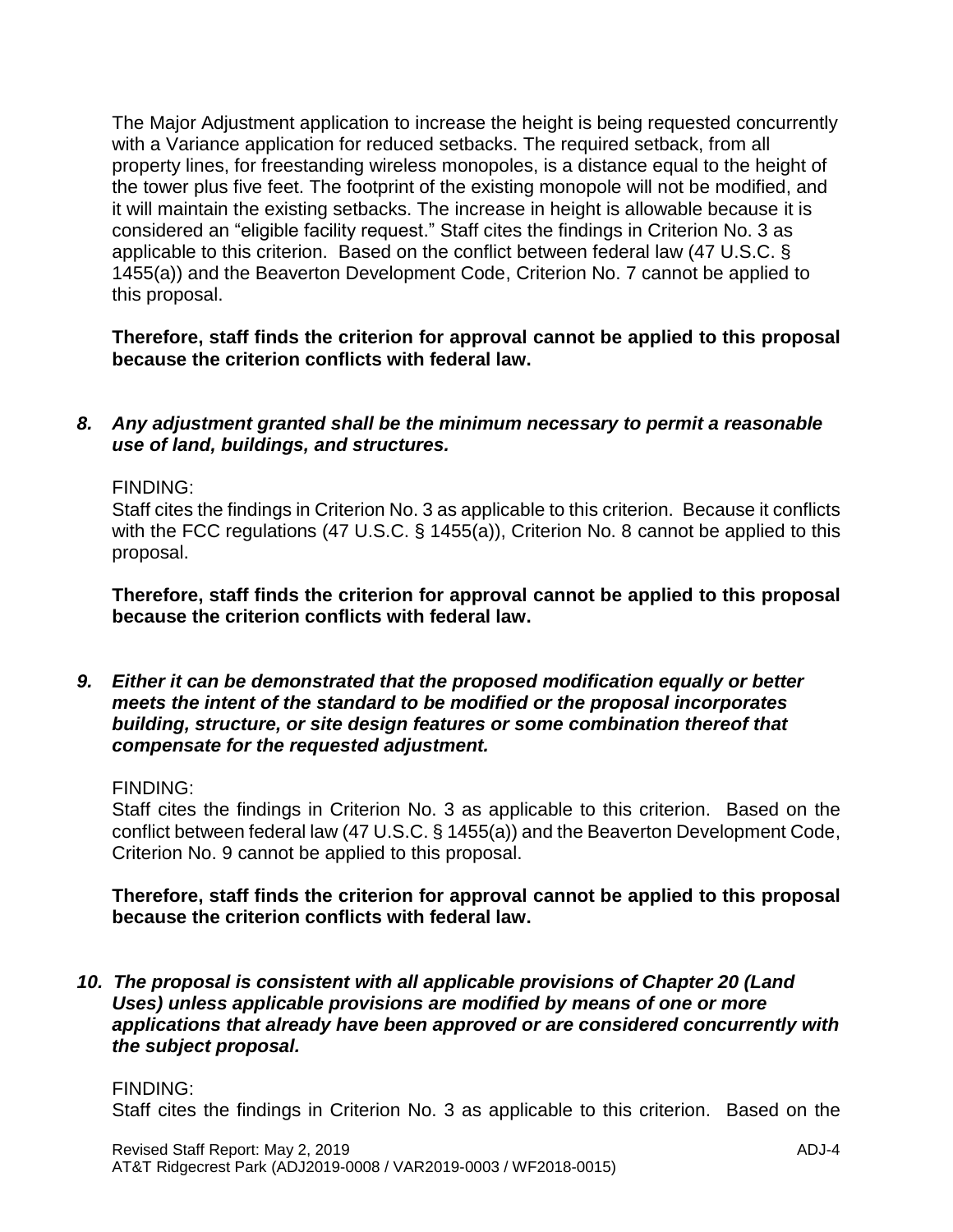conflict between federal law (47 U.S.C. § 1455(a)) and the Beaverton Development Code, Criterion No. 10 cannot be applied to this proposal.

**Therefore, staff finds the criterion for approval cannot be applied to this proposal because the criterion conflicts with federal law.**

*11. The proposal is consistent with all applicable provisions of Chapter 60 (Special Requirements) and that all improvements, dedications, or both required by the applicable provisions of Chapter 60 (Special Requirements) are provided or can be provided in rough proportion to the identified impact(s) of the proposal.*

#### FINDING:

Staff cites the findings in Criterion No. 3 as applicable to this criterion. Based on the conflict between federal law (47 U.S.C. § 1455(a)) and the Beaverton Development Code, Criterion No. 11 cannot be applied to this proposal.

**Therefore, staff finds the criterion for approval cannot be applied to this proposal because the criterion conflicts with federal law.**

*12. Adequate means are provided or can be provided to ensure continued periodic maintenance and necessary normal replacement of the following private common facilities and areas: drainage ditches, roads and other improved rights-of-way, structures, recreation facilities, landscaping, fill and excavation areas, screening and fencing, ground cover, garbage and recycling storage areas and other facilities, not subject to periodic maintenance by the City or other public agency.*

#### FINDING:

The monopole antenna facility and associated ground equipment are located in a fenced area that is accessible for maintenance.

**Therefore, staff finds the proposal meets the criterion for approval.**

*13. The proposal does not include any lot area averaging as specified in Section 20.05.50.1.B. or include any lot dimension reductions as specified in Sections 20.05.50.2.A.2. and .4. or 20.05.50.2.B.2. and .4. [ORD 4487; August 2008] [ORD 4498; January 2009]*

#### FINDING:

The proposal does not include a request for lot area averaging.

## **Therefore, staff finds the criterion for approval is not applicable to this proposal.**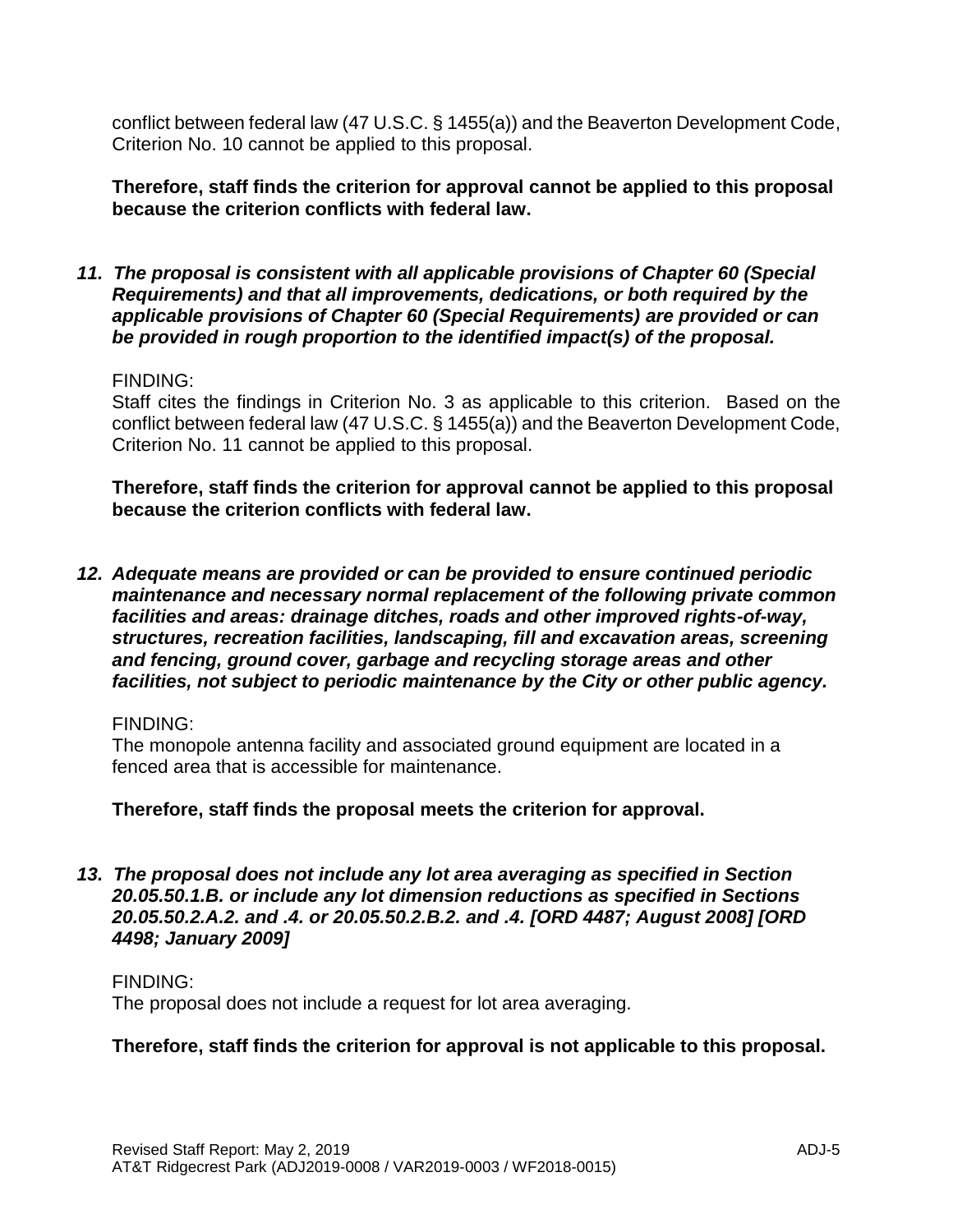### *14. Applications and documents related to the request, which will require further City approval, shall be submitted to the City in the proper sequence.*

### FINDING:

The applicant has submitted this Major Adjustment application and the associated Variance and Wireless Facilities applications for this project. Concurrent review of the applications satisfies this criterion. No other applications are required of the applicant for this stage of City approvals. Because the applications were submitted concurrently, staff will review all three applications at once*.* This Major Adjustment application is dependent upon approval of the Wireless Facility and Variance applications. As such, staff recommends a condition of approval that the Major Adjustment application is subject to Wireless Facility (WF2018-0015) and Variance (VAR2019-0003) approval.

### **Therefore, staff finds that by meeting the conditions of approval the proposal meets the criterion for approval.**

#### **Recommendation**

Based on the facts and findings presented, staff recommends **APPROVAL** of **ADJ2019- 0008 (AT&T Ridgecrest Park),** subject to the conditions below in Attachment D.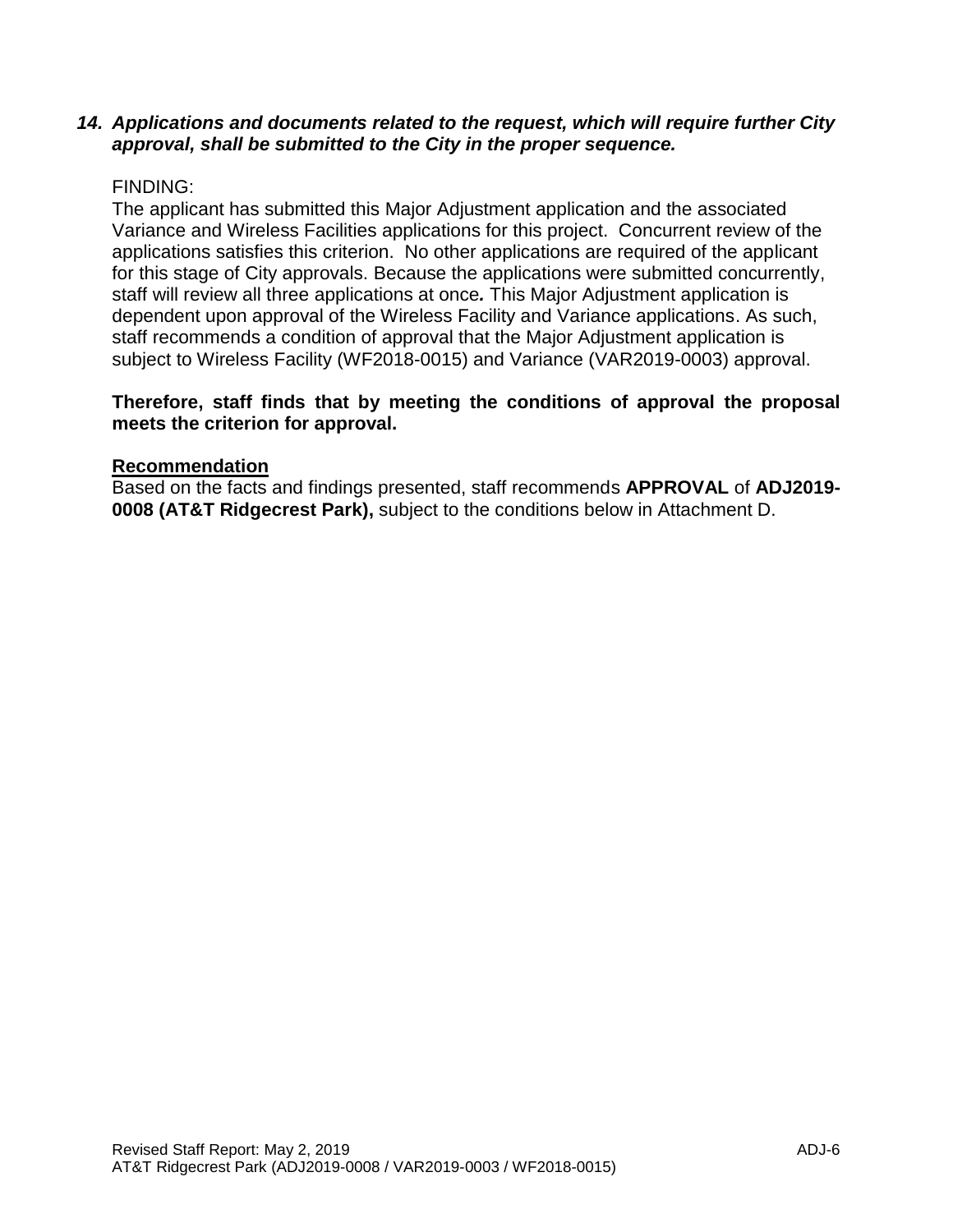### **ANALYSIS AND FINDINGS FOR VARIANCE AT&T RIDGECREST PARK VAR2019-0003**

### **Section 40.95.05 Variance Purpose**

*The purpose of a Variance application is to provide for the consideration of varying from the applicable provisions of the Development Code where it can be shown that, owing to special and unusual circumstances, the literal interpretation of these provisions would cause an undue or unnecessary hardship without a corresponding public benefit. This Section is carried out by the approval criteria listed herein.*

## **Section 40.95.15.1.C Approval Criteria**

*In order to approve a Variance application, the decision making authority shall make findings of fact based on evidence provided by the applicant demonstrating that all the following criteria are satisfied:*

### *1.* **The proposal satisfies the threshold requirements for a Variance application.**

#### FINDING:

The applicant proposes a Variance application to reduce the required setbacks for a monopole modification from 104 feet to 27'-10", which meets threshold:

*1. A change of more than fifty percent (50%) to the numerical standards specified in the Site Development Requirements contained in Chapter 20 (Land Uses). This threshold does not apply where credits have been earned for height increase through Habitat Friendly Development Practices, as described in Sections 60.12.40.4., .5., .6., and .7.*

This request meets threshold 1 for a Variance identified in BDC Section 40.95.15.1.A.

**Therefore, staff finds that the proposal meets the criterion for approval.**

*2. All City application fees related to the application under consideration by the decision making authority have been submitted.*

#### FINDING:

The applicant paid the required associated fee for a Variance application.

## **Therefore, staff finds that the proposal meets the criterion for approval.**

*3. Special conditions exist which are peculiar to the land, structure, or building involved and which are not applicable to other lands, buildings, or structures in the same zoning district.*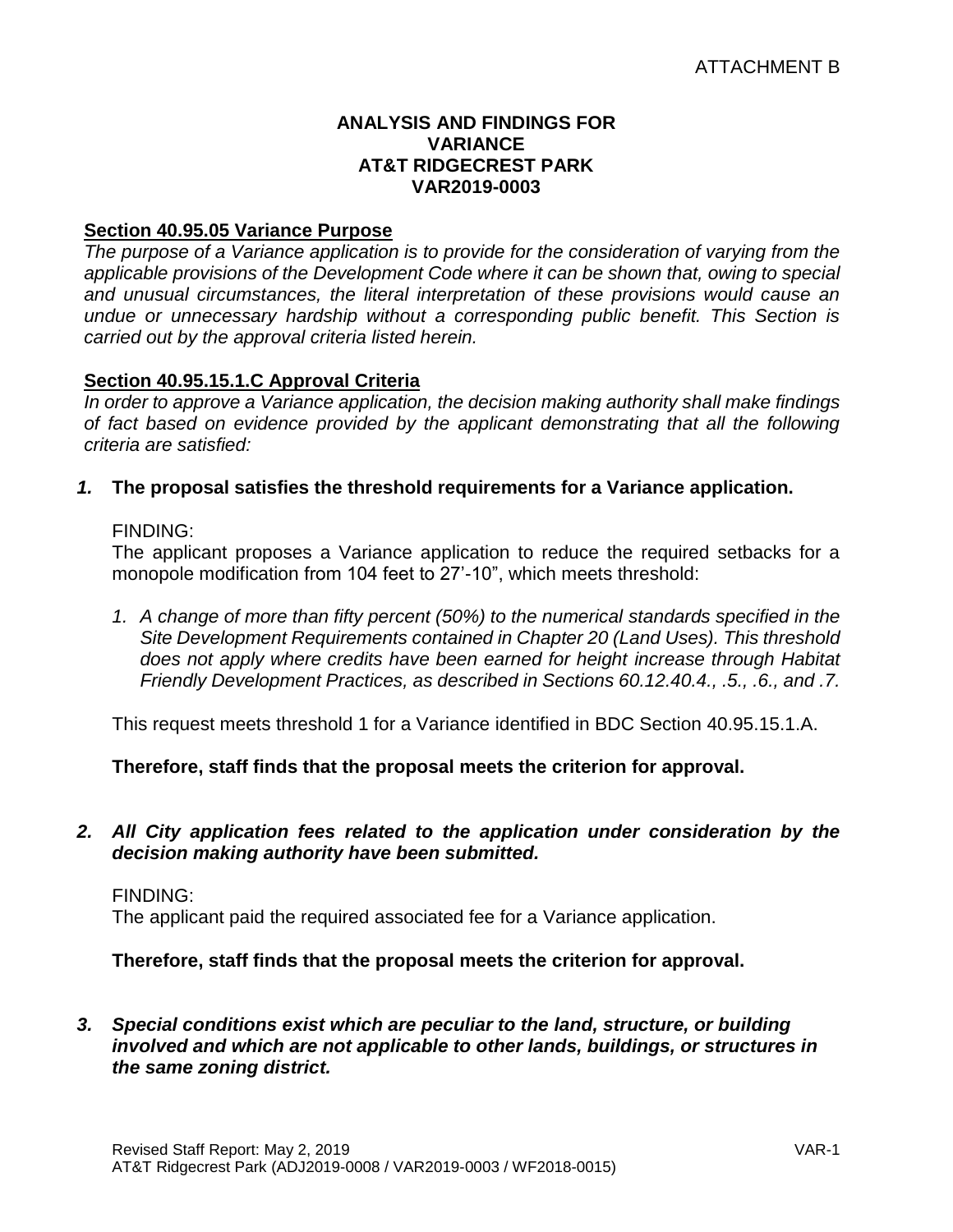### FINDING:

Because the request for a variance for the monopole setback is related to the Major Adjustment request to increase the height of the existing monopole, this proposal is considered an "eligible facilities request" by the Federal Communication Commission (FCC) limiting the city's review. Under Section 6409(a) of the Middle Class Tax Relief and Job Creation Act of 2012 (codified as 47 U.S.C. § 1455(a)), and its implementing rules found in the Code of Federal Regulations (CFR) 1.40001 et seq., the city must approve any "eligible facilities request" for a wireless facility or modification that does not cause a "substantial change" in a site's physical dimensions.

Federal law defines an eligible facilities request as any request to modify any tower or facility that does not result in a substantial change to the tower or facility. Modifications include the collocation, removal, or replacement of transmission equipment.

The City must approve an eligible facility request application unless there is a substantial change in:

- Height;
- Width;
- Additional equipment cabinets;
- Excavation or deployment outside the site area;
- Concealment; and
- Compliance with prior conditions.

While the variance is to the setback of the existing monopole, the location of the tower will not change, only the height of the tower. To be considered an eligible facility request, the height of the tower cannot increase by: 1) more than 10%, or 2) an additional 20 feet if the application is adding an additional antenna array, whichever is greater. The baseline for the height is measured from the overall height that existed on February 22, 2012, when Section 6409 was enacted. The baseline height for the subject monopole is 79 feet. The cumulative of all increases due to additional antenna arrays cannot be greater than 20 feet. In this case, the maximum height the tower can be is 99 feet.

The application requests an increase to the height of the lawfully approved monopole from 79 feet to 99 feet is not considered a substantial increase; however, the increase in the height of the tower changes the minimum setback requirement, which is the height of the tower plus five feet, making the monopole non-compliant with the setback requirements. Pursuant to federal regulations, the 20-foot increase in height is not a substantial change; therefore, it is allowed and must be approved. If the variance for the setbacks is denied, it would effectively result in a denial to increase the height of the monopole. Due to federal law, the City does not have discretion to deny an application for an eligible facility request. Criterion No. 3 is not applicable to this proposal because it conflicts with federal law.

## **Therefore, staff finds the criterion for approval is not applicable to this proposal because it conflicts with federal law.**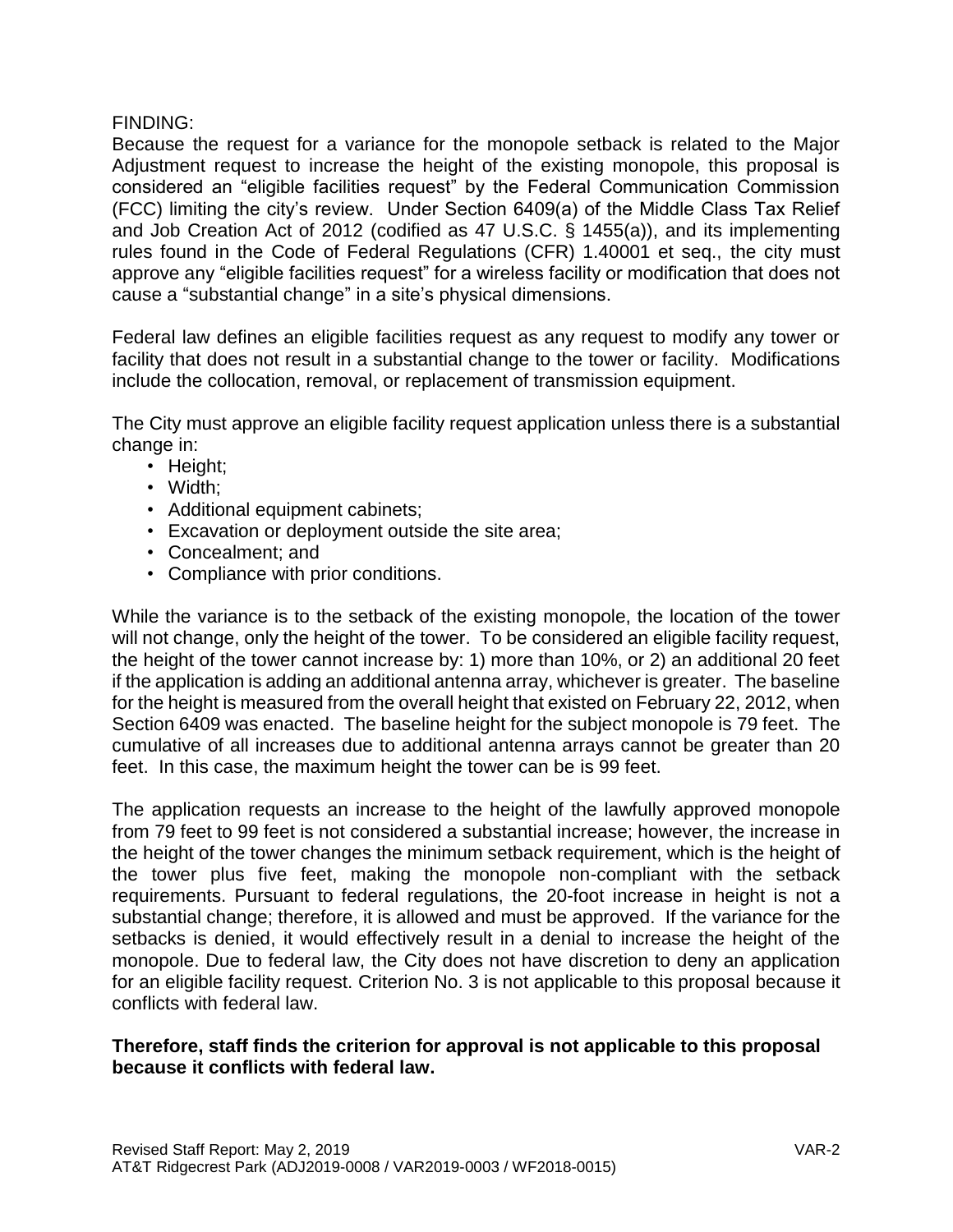## **4.** *Strict interpretation of the provisions of this ordinance would deprive the applicant of the rights commonly enjoyed by other properties in the same zoning district under the terms of the Development Code.*

### FINDING:

Staff cites the findings in Criterion No. 3 as applicable to this criterion. Based on the conflict between federal law (47 U.S.C. § 1455(a)) and the Beaverton Development Code, Criterion No. 4 does not apply to this proposal.

**Therefore, staff finds the criterion for approval is not applicable to this proposal because it conflicts with federal law.**

### **5.** *The special conditions and circumstances do not result from the actions of the applicant and such conditions and circumstances do not merely constitute financial hardship or inconvenience.*

### FINDING:

Staff cites the findings in Criterion No. 3 as applicable to this criterion. Based on the conflict between federal law (47 U.S.C. § 1455(a)) and the Beaverton Development Code, Criterion No. 5 does not apply to this proposal.

**Therefore, staff finds the criterion for approval is not applicable to this proposal because it conflicts with federal law.**

### *6. If more than one (1) variance is being requested, the cumulative effect of the variances result in a project which is still consistent with the overall purpose of the applicable zone.*

#### FINDING:

The Variance application for reduced setbacks is being requested concurrently with a Major Adjustment application to increase the height of the monopole. The required setback, from all property lines, for freestanding wireless monopoles, is a distance equal to the height of the tower plus five. The footprint of the existing monopole will not be modified and the existing setbacks will be maintained. The increase in height is allowable because is it considered an "eligible facility request." Staff cites the findings in Criterion No. 3 as applicable to this criterion. Based on the conflict between federal law (47 U.S.C. § 1455(a)) and the Beaverton Development Code, Criterion No. 6 does not apply to this proposal.

### **Therefore, staff finds the criterion for approval is not applicable to this proposal because it conflicts with federal law.**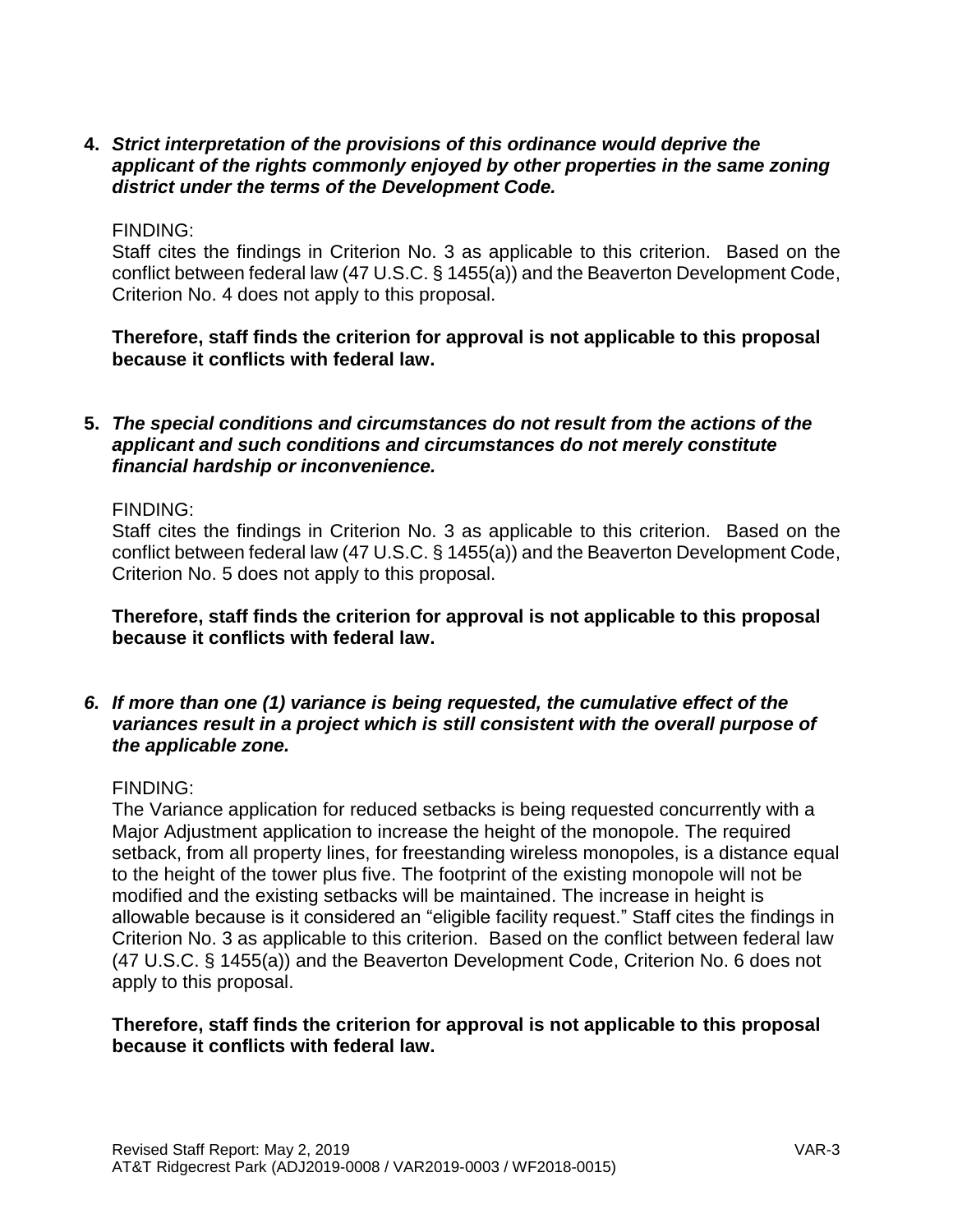*7. Any variance granted shall be the minimum variance that will make possible a reasonable use of land, building, and structures.*

### FINDING:

Staff cites the findings in Criterion No. 3 as applicable to this criterion. Based on the conflict between federal law (47 U.S.C. § 1455(a)) and the Beaverton Development Code, Criterion No. 7 does not apply to this proposal.

**Therefore, staff finds the criterion for approval is not applicable to this proposal because it conflicts with federal law.**

*8. For a proposal for a variance from sign regulations, no variance shall be granted unless it can be shown that there are special circumstances involving size, shape, topography, location or surroundings attached to the property referred to in the application, which do not apply generally to other properties in the same zoning district, and that the granting of the variance will not result in material damage or prejudice to other property in the vicinity and not be detrimental to the public safety and welfare. Variances shall not be granted merely for the convenience of the applicant or for the convenience of regional or national businesses which wish to use a standard sign.*

#### FINDING:

The application does not include a variance application for signs.

## **Therefore, staff finds the criterion for approval is not applicable to this proposal.**

*9. The proposal is consistent with all applicable provisions of Chapter 20 (Land Uses) unless the applicable provisions are subject to an Adjustment, Planned Unit Development, or Variance which shall be already approved or considered concurrently with the subject proposal.*

#### FINDING:

Staff cites the findings in Criterion No. 3 as applicable to this criterion. Based on the conflict between federal law (47 U.S.C. § 1455(a)) and the Beaverton Development Code, Criterion No. 9 does not apply to this proposal.

## **Therefore, staff finds the criterion for approval is not applicable to this proposal because it conflicts with federal law.**

*10.The proposal is consistent with all applicable provisions of Chapter 60 (Special Requirements) and that all improvements, dedications, or both required by the applicable provisions of Chapter 60 (Special Requirements) are provided or can be provided in rough proportion to the identified impact(s) of the proposal.*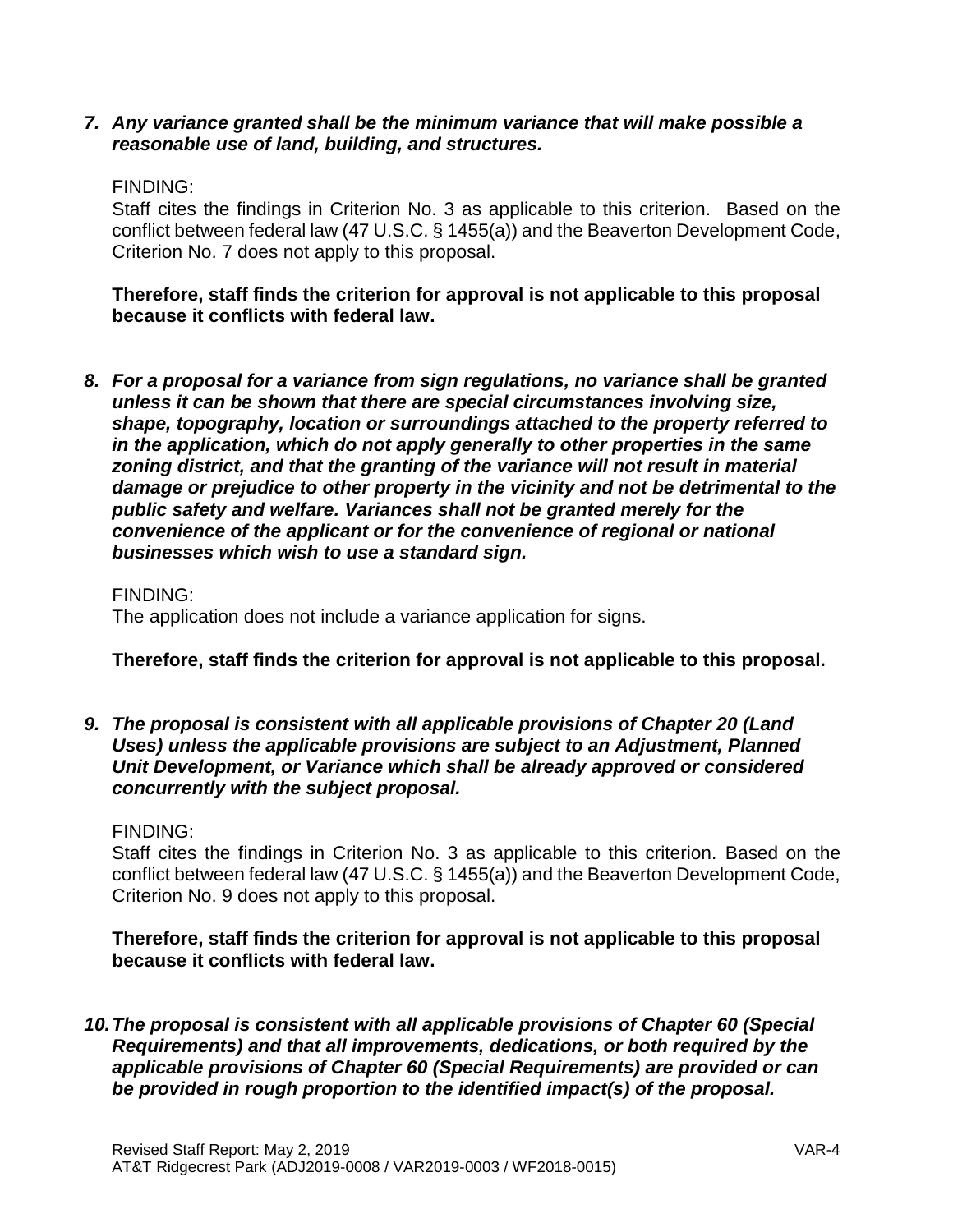FINDING:

Staff cites the findings in Criterion No. 3 as applicable to this criterion. Based on the conflict between federal law (47 U.S.C. § 1455(a)) and the Beaverton Development Code, Criterion No. 10 does not apply to this proposal.

### **Therefore, staff finds the criterion for approval is not applicable to this proposal because it conflicts with federal law.**

### *11.The proposal contains all applicable application submittal requirements as specified in Section 50.25.1. of the Development Code.*

## FINDING:

The proposed project is an eligible facilities request and was deemed complete by the applicant upon submittal. When a project is a valid 6409 request, the application does not need to be complete to be approved as long as it addresses all of the federal requirements for an eligible facilities request. Due to federal law, the City does not have discretion to deny an application for an eligible facility request that meets all of the requirements under federal law. The applicant chose to forego the Beaverton Development Code pre-application meeting and neighborhood meeting because it is not required by federal law.

**Therefore, staff finds the criterion for approval is not applicable to this proposal because it conflicts with federal law.**

# *12.Applications and documents related to the request, which will require further City approval, shall be submitted to the City in the proper sequence.*

#### FINDING:

The applicant has submitted this Variance application and the associated Major Adjustment and Wireless Facilities applications for this project. Concurrent review of the applications satisfies this criterion. No other applications are required of the applicant for this stage of City approvals. Because the applications were submitted concurrently, staff will review all three applications at once. This Variance application is dependent upon approval of the Major Adjustment and Wireless Facility applications. As such, staff recommends a condition of approval that the Variance application is subject to Major Adjustment (ADJ2019-0008) and Wireless Facility (WF2018-0015) approval.

## **Therefore, staff finds that by meeting the conditions of approval the proposal meets the criterion for approval.**

#### **Recommendation**

Based on the facts and findings presented, staff recommends **APPROVAL** of **VAR2019-0003 (AT&T Ridgecrest Park),** subject to the conditions below in Attachment D.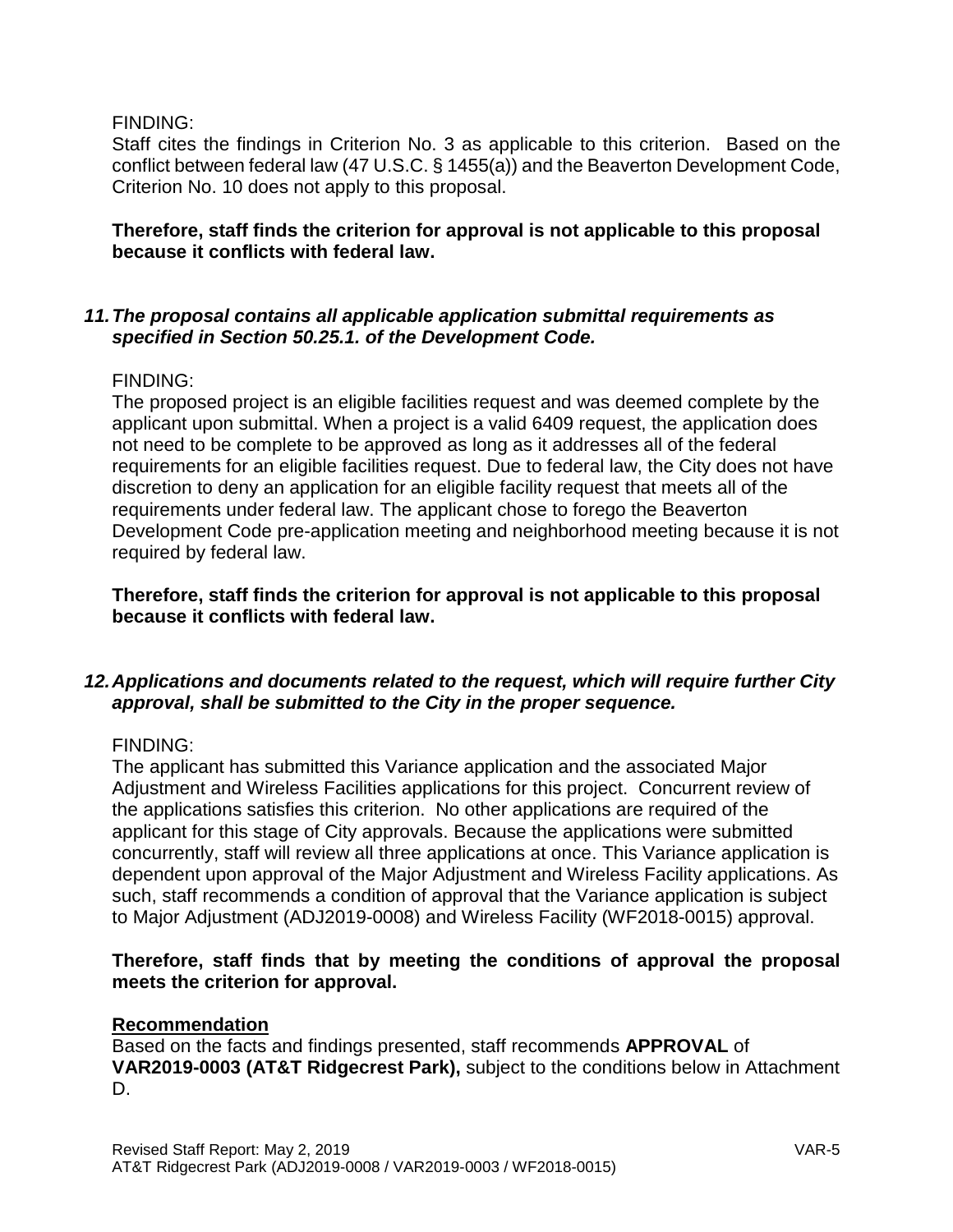### **ANALYSIS AND FINDINGS FOR WIRELESS FACILITY AT&T RIDGECREST PARK WF2018-0015**

## **Section 40.96.05 Wireless Facility Purpose**

*The purpose of the wireless facility application is to ensure the review and implementation of the regulations for the construction and use of wireless communication facilities in the City of Beaverton. The section is consistent with FCC Declaratory Rulings and current federal laws, and is intended to minimize potential adverse visual, aesthetic, and safety impacts of wireless communication facilities on residential neighborhoods, and on the community as a whole by establishing review standards for the use, placement, and design of wireless communication facilities. This Section is carried out by the approval criteria listed herein.*

### **Section 40.95.15.1.C Approval Criteria**

*In order to approve a Wireless Facility application, the decision making authority shall make findings of fact based on evidence provided by the applicant demonstrating that all the following criteria are satisfied:*

*1.* **The proposal satisfies the threshold requirements for a Wireless Facility One application.**

#### FINDING:

The applicant proposes a Wireless Facility application to modify an existing monopole which meets threshold:

*3. In any zoning district, attachment of wireless communications facilities to existing structures, tower structures or pole structures that constitute an "eligible facilities request" as defined in Chapter 90 (Definitions) under federal law. Not permitted on single-family dwellings.*

This request meets threshold 3 for a Wireless Facility application identified in BDC Section 40.96.15.1.A., as the applicant is proposing to add an additional 20 feet to the height of the existing monopole, which meets the definition for "eligible facilities request." The proposal does not include utilization of a single-family dwelling. Staff finds that the proposal meets Threshold 3 for a Wireless Facility One application.

## **Therefore, staff finds that the proposal meets the criterion for approval.**

## *2. All City application fees related to the application under consideration by the decision making authority have been submitted.*

#### FINDING:

The applicant paid the required associated fee for a Wireless Facility application.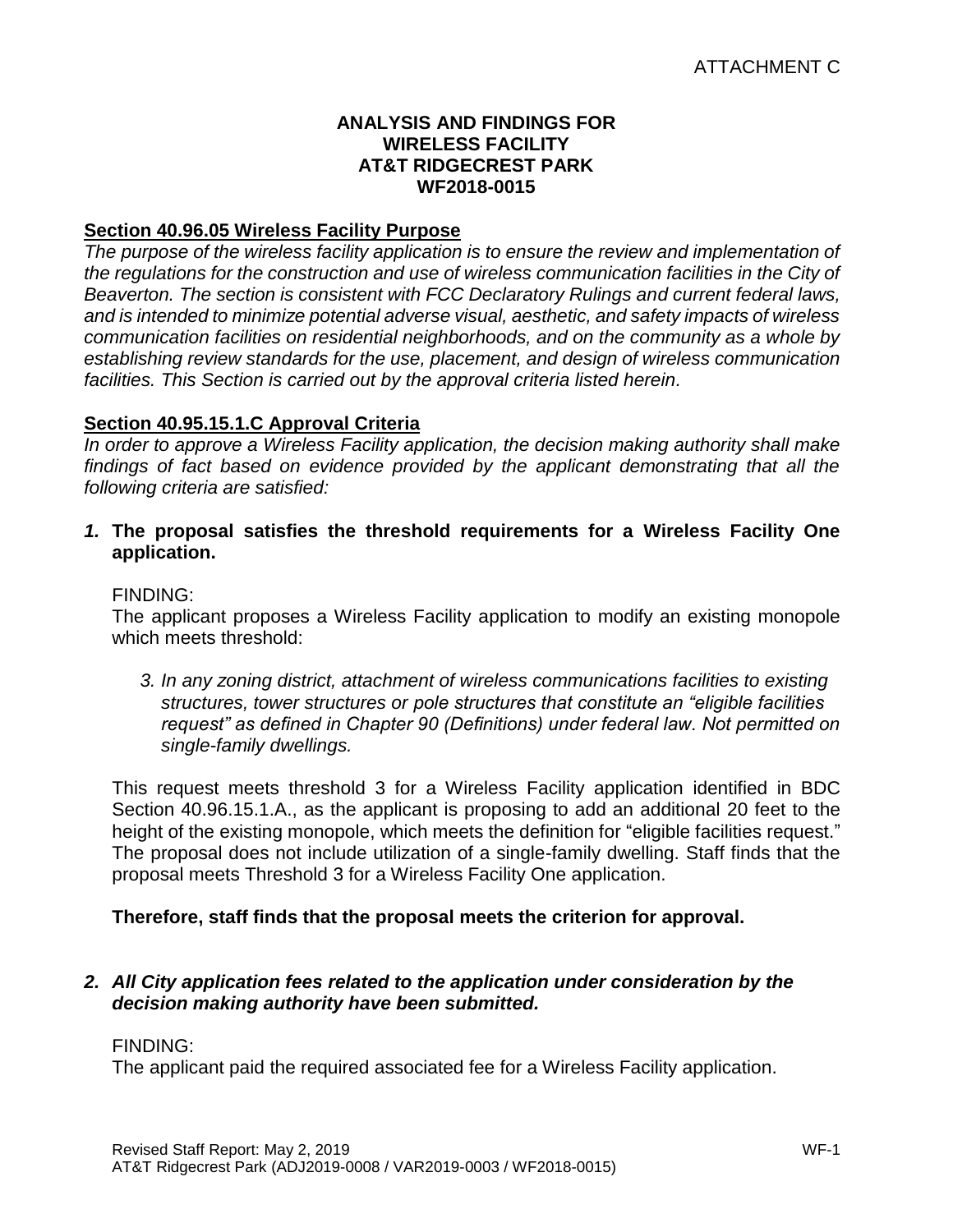**Therefore, staff finds that the proposal meets the criterion for approval.**

## *3. The proposal contains all applicable application submittal requirements as specified in Section 50.25.1. of the Development Code.*

## FINDING:

The proposed project is an eligible facilities request and was deemed complete by the applicant upon submittal. When a project is a valid 6409 request, the application does not need to be complete to be approved as long as it addresses all of the federal requirements for an eligible facilities request. Due to federal law, the City does not have discretion to deny an application for an eligible facility request that meets all of the requirements under federal law. The applicant chose to forego the Beaverton Development Code pre-application meeting and neighborhood meeting because it is not required by federal law.

**Therefore, staff finds the criterion for approval is not applicable to this proposal because it conflicts with federal law.**

*4. The proposal meets all applicable Site Development Requirements of Sections 20.05., 20.10., 20.15., and 20.20. of the Development Code unless the applicable provisions are subject to an Adjustment, Planned Unit Development, or Variance application which shall be already approved or considered concurrently with the subject proposal.* 

## FINDING:

The applicant submitted a Major Adjustment and a Variance application for concurrent review. This Wireless Facility application is dependent upon approval of the Major Adjustment and Variance applications. As such, staff recommends a condition of approval that the Wireless Facility application is subject to Major Adjustment (ADJ2019-0008) and Variance (VAR2019-0003) approval.

**Therefore, staff finds that by meeting the conditions of approval the proposal meets the criterion for approval.**

# *5. The proposal complies with all applicable provisions in Chapter 60 (Special Regulations).*

## FINDING:

The proposal complies with all applicable provisions in Chapter 60, except for the height of the monopole and the setbacks. Applications for a Major Adjustment and a Variance were submitted for concurrent review to address the height and setback requirements. This Wireless Facility application is dependent upon approval of the Major Adjustment and Variance applications. As such, staff recommends a condition of approval that the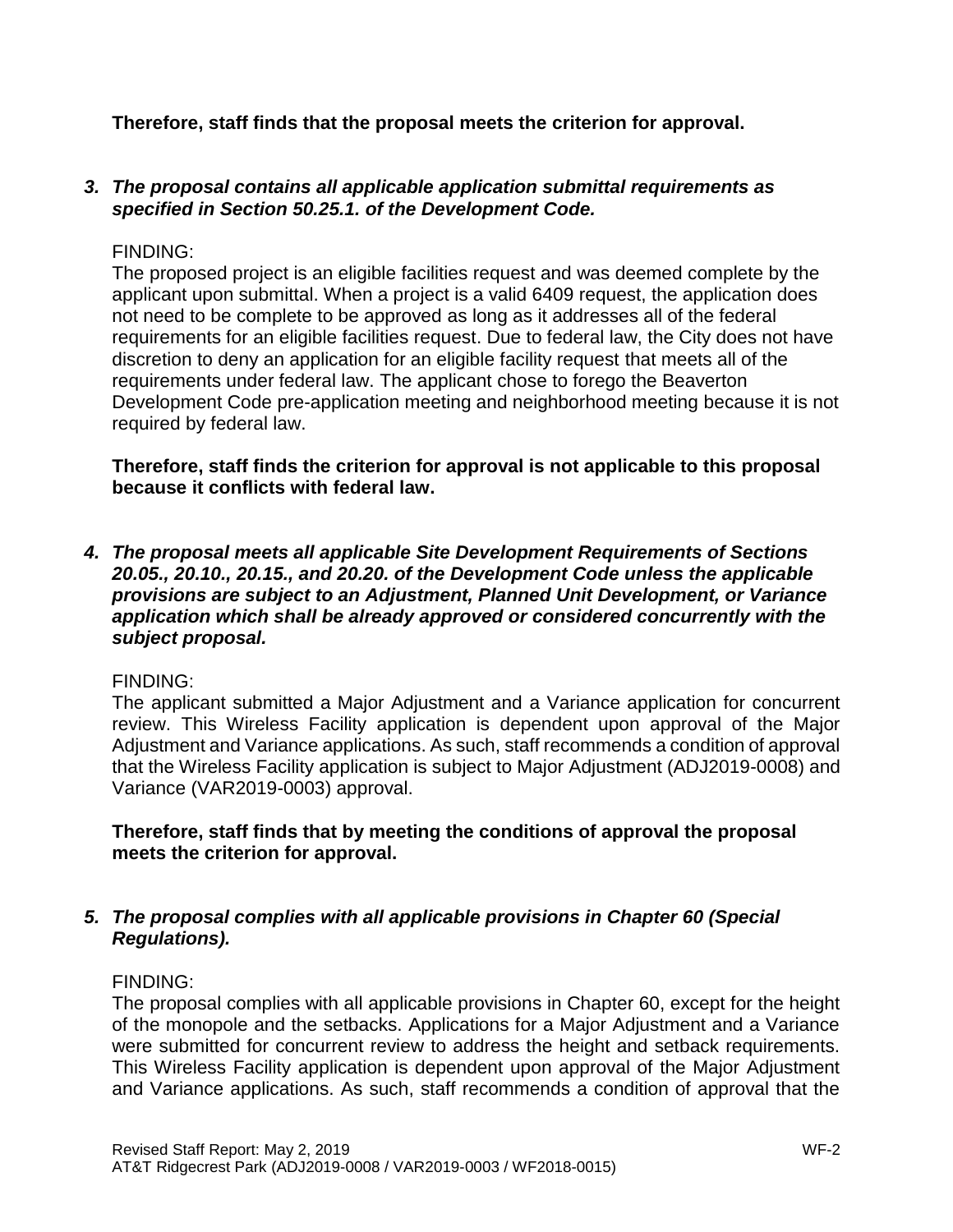Wireless Facility application is subject to Major Adjustment (ADJ2019-0008) and Variance (VAR2019-0003) approval.

**Therefore, staff finds that by meeting the conditions of approval the proposal meets the criterion for approval.**

## *6. The proposal is an "eligible facilities request" that does not substantially change the physical dimensions of such tower or base station.*

## FINDING:

The proposal is an "eligible facilities request" and the request does not substantially change the physical dimensions of the monopole. To be considered an eligible facility request, the height of the tower cannot increase by: 1) more than 10%, or 2) an additional 20 feet if the application is adding an additional antenna array, whichever is greater. The baseline height for the subject monopole is 79 feet. The cumulative of all increases due to additional antenna arrays cannot be greater than 20 feet. In this case, the maximum height the tower can be is 99 feet.

**Therefore, staff finds that the proposal meets the criterion for approval.**

## *7. The proposal does not conflict with any existing City approval, except the City may modify prior approvals through the WCF process to comply with federal, state and local laws.*

## FINDING:

A Major Modification application has been concurrently submitted requesting to modify the height of the existing monopole. The height of the existing lawfully approved monopole is 79 feet. The Major Modification will supersede the existing approval; therefore, the proposal will not conflict with the existing approval.

# **Therefore, staff finds that the proposal meets the criterion for approval.**

## *8. The proposal is not on or within any right-of-way.*

#### FINDING: The proposal is located on private property.

# **Therefore, staff finds that the proposal meets the criterion for approval.**

# *9. Applications and documents related to the request, which will require further City approval, shall be submitted to the City in the proper sequence.*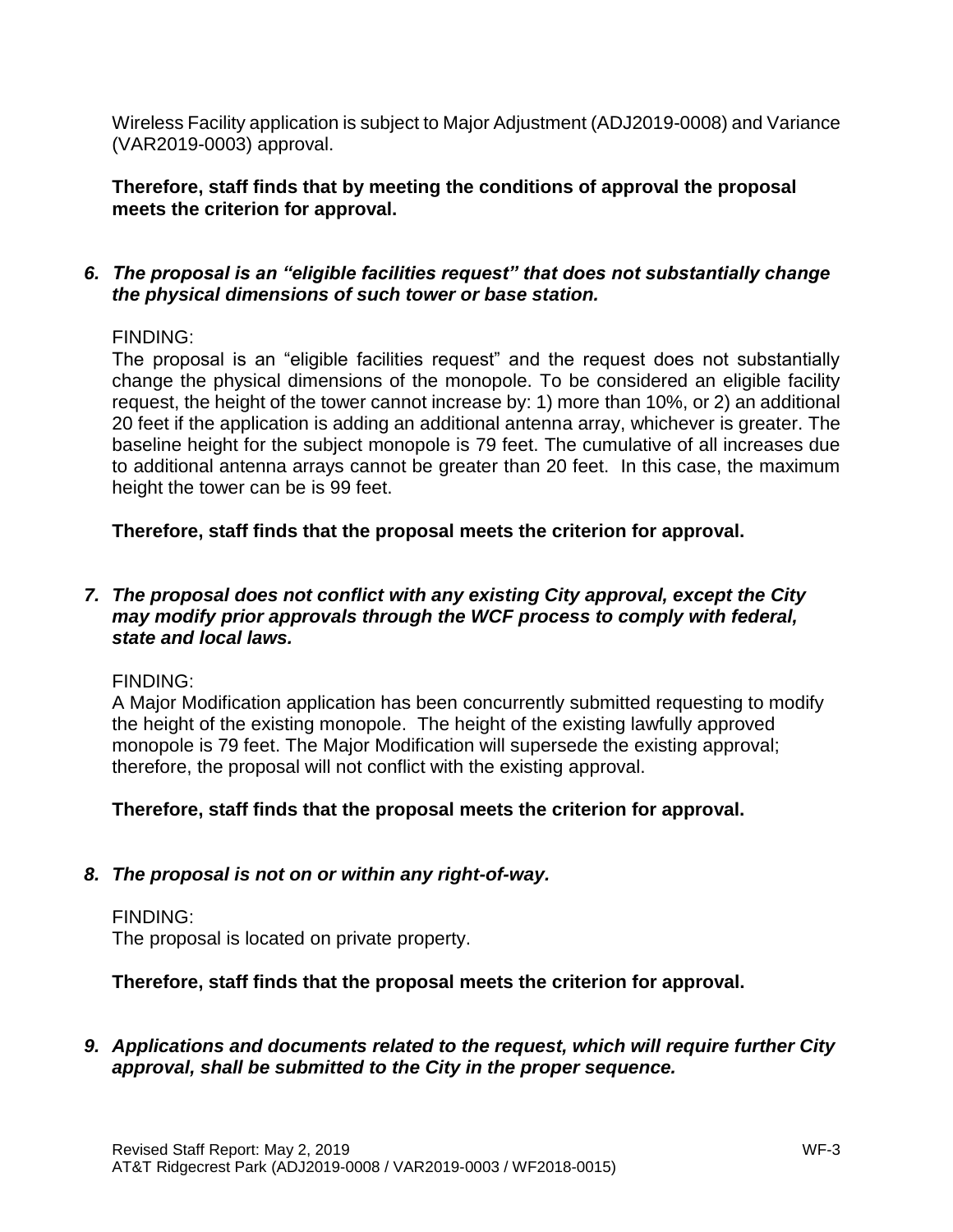### FINDING:

The applicant has submitted this Wireless Facility application and the associated Major Adjustment and Variance applications for this project. Concurrent review of the applications satisfies this criterion. No other applications are required of the applicant for this stage of City approvals. Because the applications were submitted concurrently, staff will review all three applications at once. This Wireless Facility application is dependent upon approval of the Major Adjustment and Variance applications. As such, staff recommends a condition of approval that the Wireless Facility application is subject to Major Adjustment (ADJ2019-0008) and Variance (VAR2019-0003) approval.

### **Therefore, staff finds that by meeting the conditions of approval the proposal meets the criterion for approval.**

### **Recommendation**

Based on the facts and findings presented, staff recommends **APPROVAL** of **WF2018- 0014 (AT&T Ridgecrest Park),** subject to the conditions below in Attachment D.